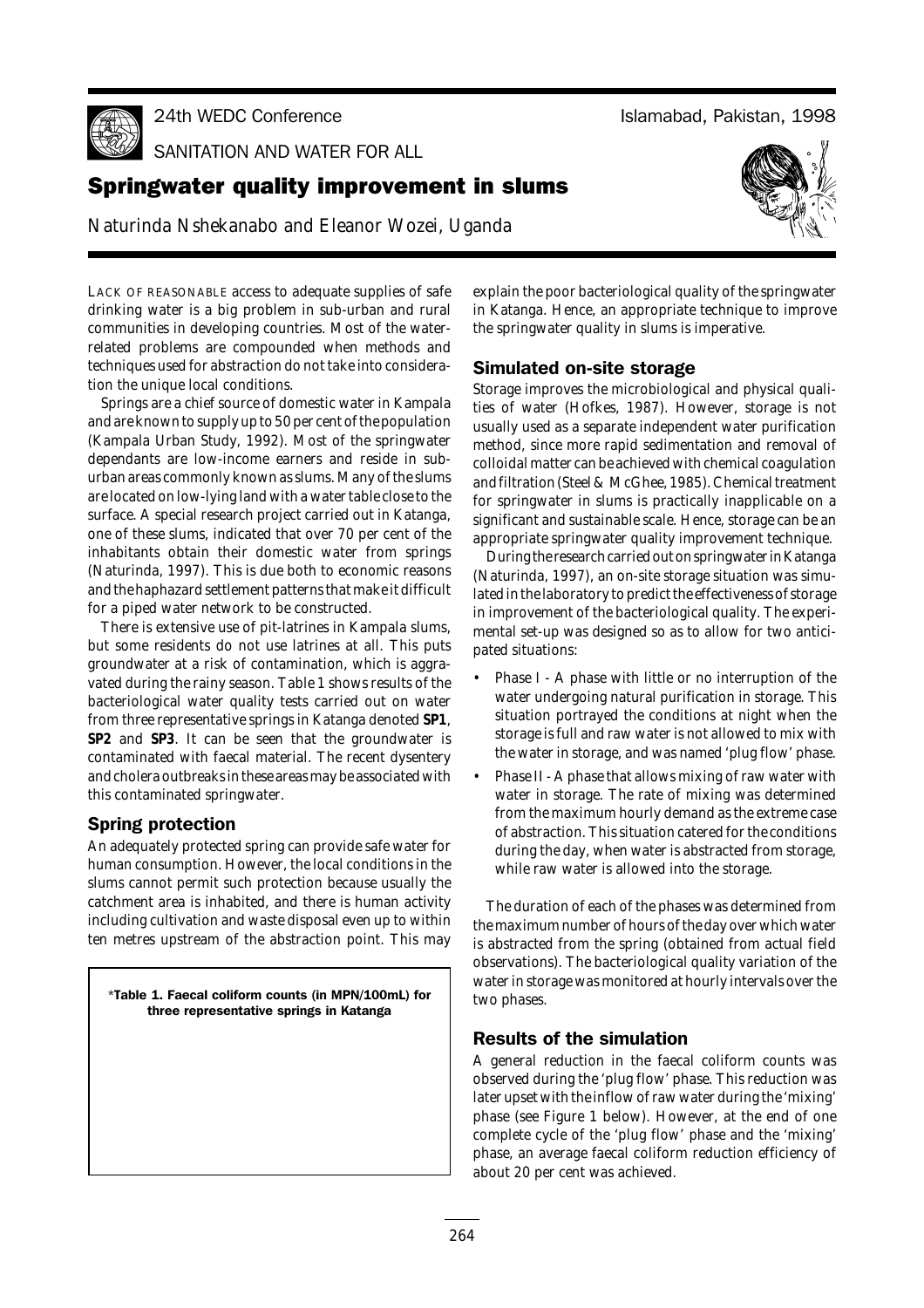Figure 1. A graphical representation of the on-site storage simulation results

### **Conclusions and recommendations**

A 20 per cent reduction efficiency implies that only 80 per cent of the microbes present at the beginning of a cycle will be present at the beginning of the succeeding cycle. This reduction is cumulative, and it is anticipated that when the system is operated for a long time, substantial microbe reductions may be achieved to declare the water safe for human consumption.

To avoid algal growths and contamination from the surroundings, it is proposed that a covered and ventilated storage concrete box (as illustrated in Figure 2) can be used. The controllable outlet and an overflow pipe allow for the 'plug flow' phase, when there is no abstraction.

The pH of the springwater in Katanga was found to be fairly low (see Table 2), hence, a well constructed concrete storage facility may be a better option than a steel reservoir which may be susceptible to corrosion.

Table 2. pH values for a range of tests on water from three representative springs in Katanga

The average cost of conventional spring protection in Uganda is about US\$2,800. The inclusion of say, a five cubic metre concrete reservoir (which costs about US\$300) to a protected spring to boost its purifying capacity would only increase the total cost by 10 per cent. This is a clear indication of the economic appropriateness of this technique to the low-income communities in slums, for as long as the required quality can be achieved then the risk of water-borne diseases can be reduced.

On-site experiments with a prototype during various seasons may be necessary to determine the actual efficiency of the technique in a real situation. This is because mixing in the lab was done intermittently and regularly, unlike in the field where draw-off can occur at any time of the day. This is likely to influence the bacteriological counts and give different results.

#### **References**

- HOFKES, E.H., 1987*, Small community water supplies*. IRC Technical Paper Series 18. John Wiley & Sons Inc., The Hague, The Netherlands.
- KAMPALA URBAN STUDY, 1992, *The Kampala Structure Plan*. John van Nostrand Associates, Kampala, Uganda.
- NATURINDA, D.N., 1997, *Improvement of springs for low-cost water supply in low-lying sub-urban areas: The Case of Katanga in Kampala*. B.Sc. Dissertation, Department of Civil Engineering, Makerere University Kampala, Uganda.
- STEEL, E.W., AND McGHEE, T.J., 1985, *Water Supply and Sewerage*. Fifth Edn., McGraw Hill Inc., Singapore.
- Uganda Draft National Guidelines for Drinking Water Quality, 1996.